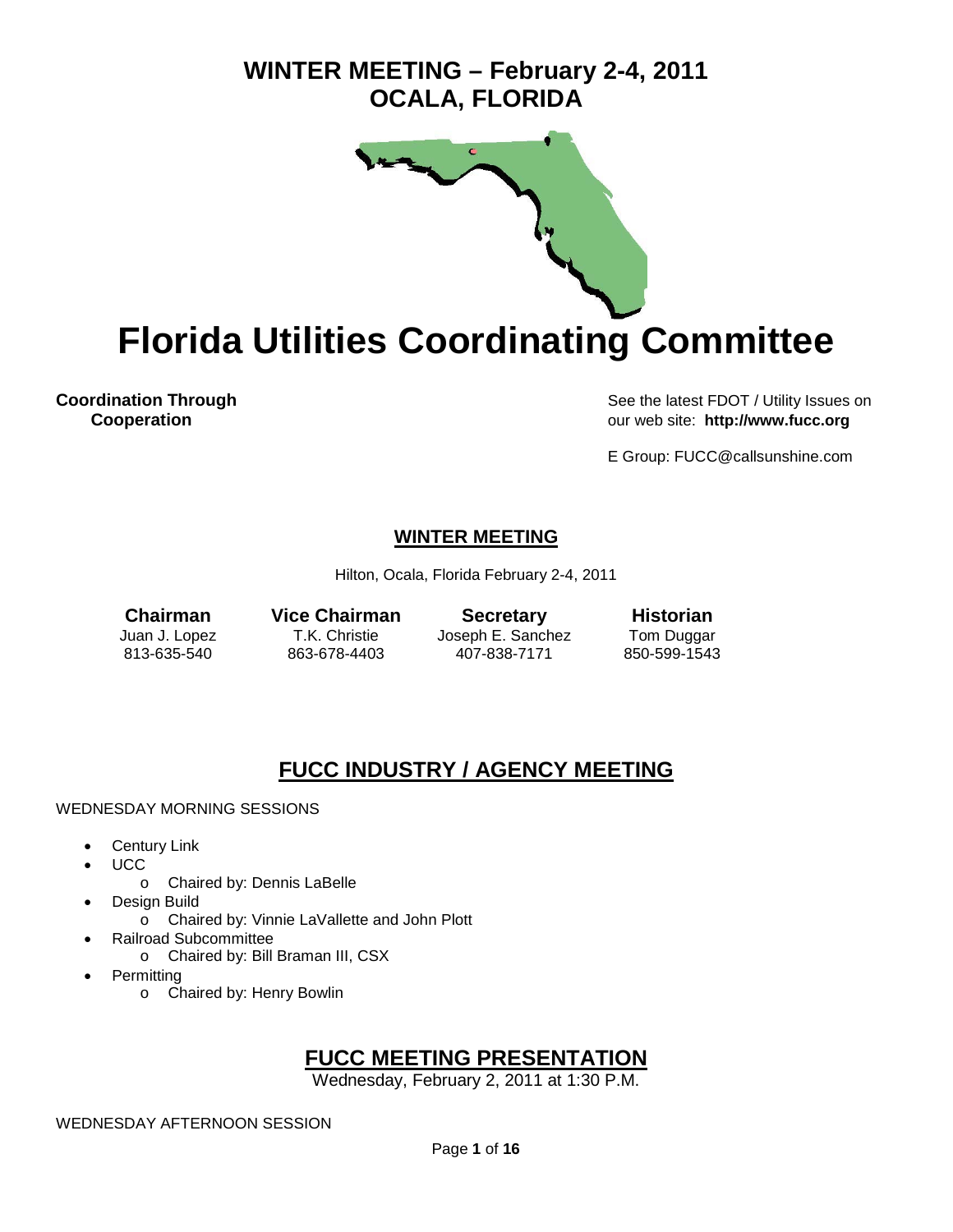- Chairman Juan Lopez opened meeting & welcomed everyone.
	- $\circ$  He asked how many new attendees were present?
		- There were no new attendees.
	- o He announced the Meet & Greet at 5:00 PM in Room 207
	- o He then introduced Tim Brock with the District 4 Office to present "Part II" of the Educational Workshop titled "Utility Accommodations - The Process for Success" for a Panel Discussion
		- **The Panel included:** 
			- Tim Brock Presenter
			- Erik Bruenigsen Wantman Group
			- Steve McLaughlin MacDriller Contractor
			- Bob Lowen AT-T
			- David Summers PBS&J District Seven Utilities Office
			- Davis Nelson Utility Construction
			- Art Gilmore Progress Energy
			- Tom Woodward US Synergetic Design
			- Jeanna Dean PB America Roadway Design
		- **See the FUCC Website at fucc.org for the presentation.**
		- The presentation ended at 4:15pm

## **FUCC INTEREST/SUBCOMMITTEE GROUPS MEETINGS**

Thursday, February 3, 2011 8:00 AM to 11:00 AM

THURSDAY MORNING SESSION

## **FUCC INTEREST GROUPS MEETINGS**

Thursday, February 3, 2011 8:00 AM to 11:00 AM

- Joint Use Committee
	- Chaired by:
- UAM Committee
	- Chaired by: Tom Bane
- Conflict Matrix Committee
	- Chaired by: Tim Brock
	- Power Interest Group
		- Chaired by:
	- Underground Interest Group
		- Chaired by: Marcel Diaz
- Telecommunication Interest Group

## **FUCC MEETING PRESENTATION**

Thursday, February 3, 2011 at 11:00 AM

THURSDAY AFTERNOON SESSION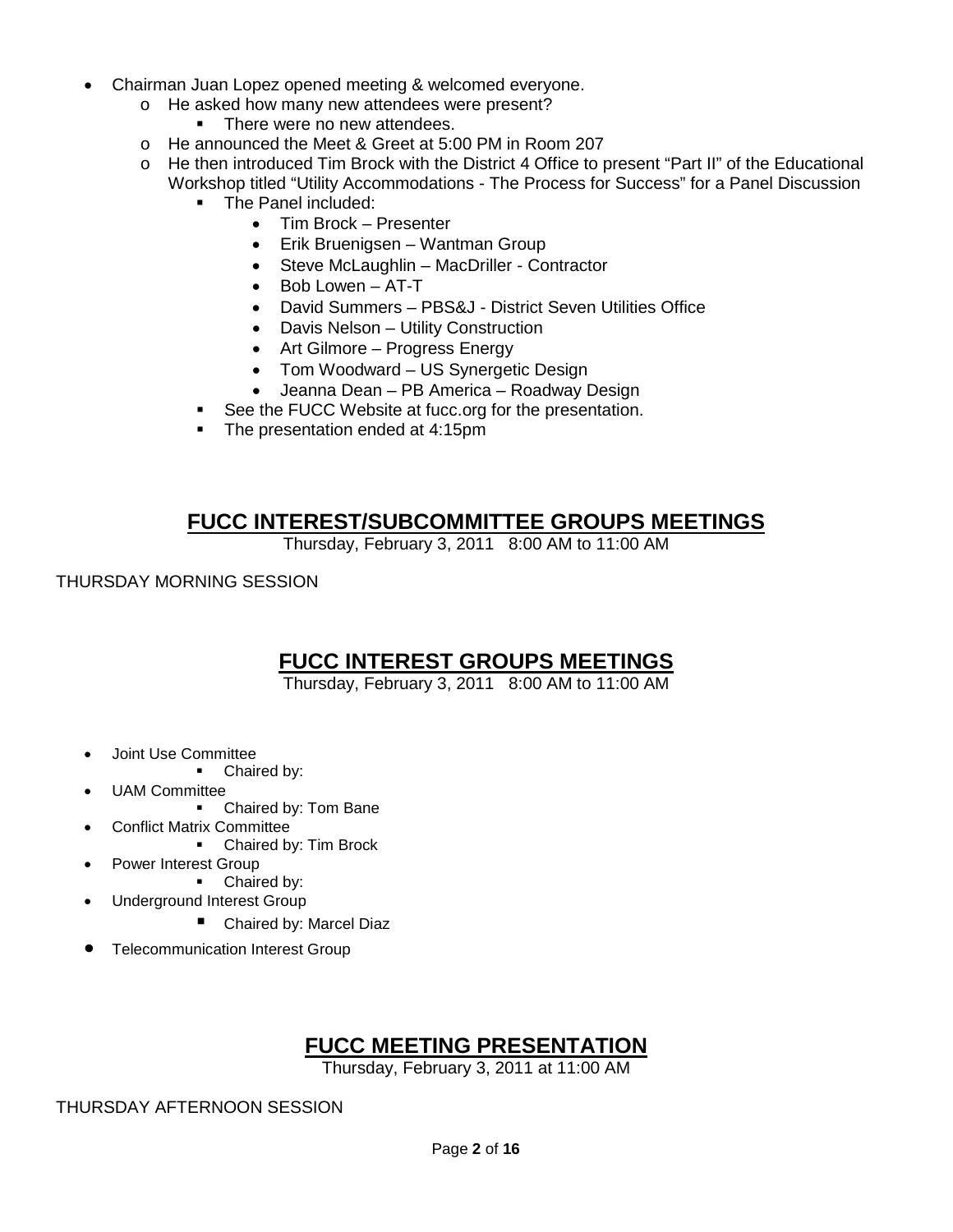### 1:20 PM

• 10 minute break

### 1:40 PM

- Chairman Juan Lopez opened session & introduced officers.
- Chairman Lopez announced Meet & Greet room 207 at 5:00 PM

2:00 PM

Combined Interest Group Meeting

- $\circ$  Utility Incentives Can they work!
- o Impact of NESC Code revisions
- o Utility adjustments on limited access right-of-way

## **STEERING COMMITTEE MEETING**

Thursday, February 3, 2011 at 4:30 PM

## THURSDAY AFTERNOON SESSION

#### Steering Committee Minutes Winter 2011 Meeting

Opened meeting at 4:30pm on 4/3/11.

- Spoke about Chairman Juan Lopez sending out emails to solicit new members and to encourage others to invite new attendees to the FUCC Meetings.
- Potential Idea: Solicit LAP lists that are on the DOT Website to invite a local Public Works Director to the FUCC to attract local attendees.
- Spring Meeting Idea: Solicit Lane Construction to get someone to speak about the emergency bridge replacement project that occurred in Cape Canaveral.
- In the business meeting on Friday, bring up that the new Finance/Membership Committee needs help from the FUCC members and sponsors.
- Discuss with FUCC officers about an audit.
- There was some discussion on raising conference fees. Vinnie Lavallette is to prepare something to illustrate the need.
- Dennis LaBelle will be contacting Gaylord Palms Resort to explore the possibility of having a meeting in Orlando.
- Idea: Having a UCC class during the week of a FUCC Meeting.
- There was a motion, it was  $2^{nd}$  and passed to close the conflict matrix subcommittee.

Committee adjourned at 5:45pm.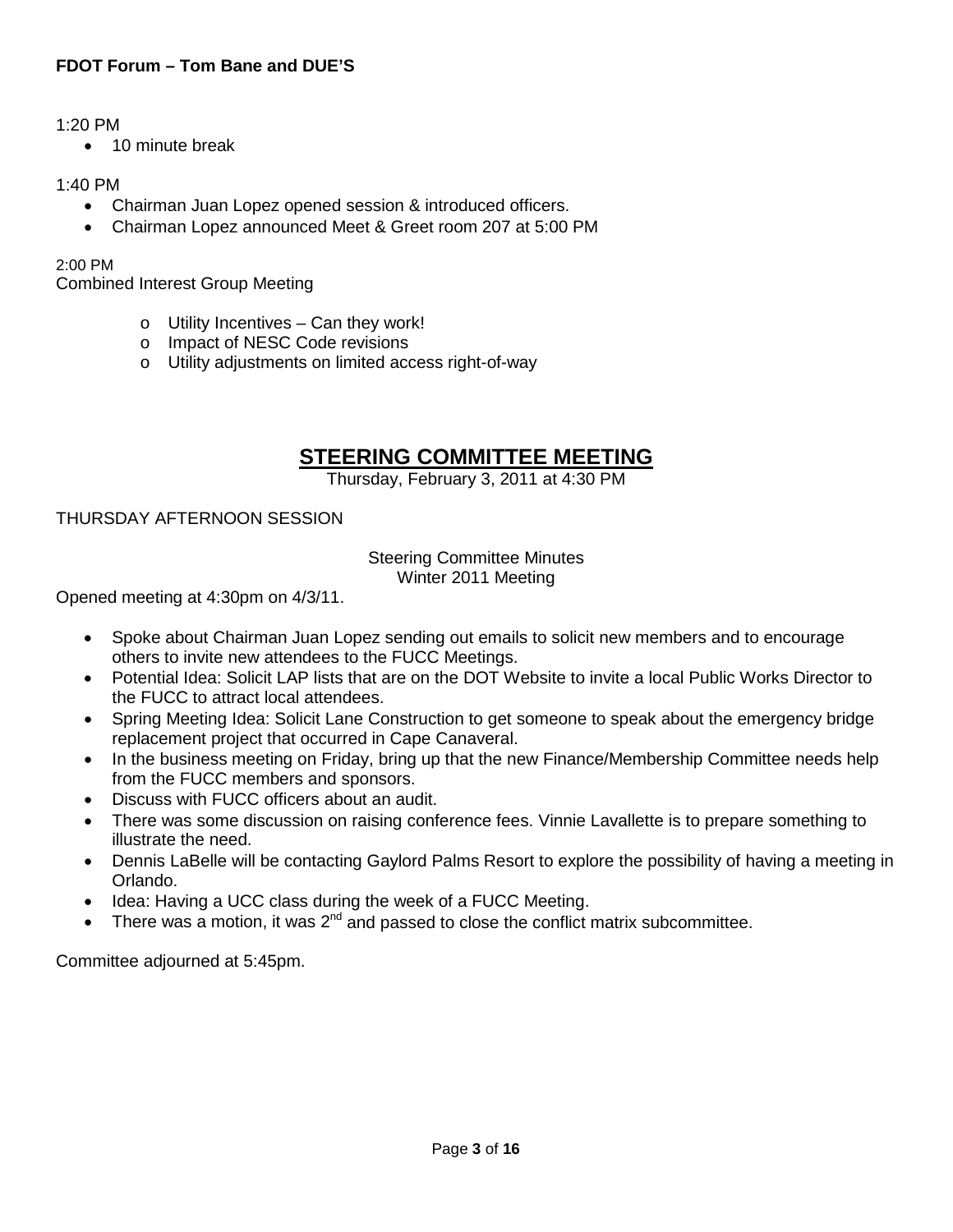## **FUCC BUSINESS MEETING**

Friday, February 4, 2011 at 8:00 AM

**Chairman Juan Lopez called the meeting to order at 8:10 A.M on Friday, February 4,, 2011**. The Chairman welcomed everyone and gave his opening remarks and thanked all presenters. The Chairman introduced Jerrold Whit, who gave the Invocation followed by the Tribute to the Flag. The Chairman introduced the officers, T.K. Christie, Vice Chairman, Joe Sanchez, Secretary, Vinnie Lavallette, Treasurer and Tom Duggar, Historian who could not attend. The Chairman asked if there were any first time attendees at the conference, followed by individual introductions. The Chairman introduced Secretary Joe Sanchez for the reading of the minutes.

#### **SECRETARY'S REPORT –**

Secretary Joe Sanchez reported that the minutes from the Spring Meeting at Mission Inn in Howey-in-the-Hills is currently posted on the FUCC web site. Joe Sanchez read the minutes and a motion was made and seconded by the group to approve the minutes as posted and to waive the reading of the Secretary's Minutes. They were approved as written. The group was reminded to submit their subcommittee reports to the Secretary at [joseph.e.sanchez@sug.com](mailto:joseph.e.sanchez@sug.com) as soon as possible and to write them in layman's terms so that they can be more understandable to others that may not be as familiar with the terminology used by their committees. The group was reminded of the E-mail Group for FUCC. To become a member of the group you should send an E-Mail to **FUCC@callsunshine.com.** In the subject line, type the word: subscribe, you will automatically be added to the group and will be receiving all future electronic mail outs. The FUCC web site is up and running at the old address: http:www.fucc.org.

## **TREASURER'S REPORT**

- **Treasurer Vinnie LaVallette provided the Treasurer's Report**
- Jim Ferrell motioned to raise the registration fee for the conference from \$50.00 to \$75.00 o Motion to second: Bryan Lantz
- Chairman Juan Lopez
	- o Vote on the Floor at 9:14am
	- o Vote:
		- **•** Yea All/Majority
		- Nay None

It is very important to the FUCC that everyone resister via ACTEVA. Search word is "FUCC." When you reach the site, there will be fours selections. If you have prepaid, please use the appropriate selection, there is No Charge, only the registration. With this electronic registrations, the Committee can plan for the meals and breaks at each meeting. Vinnie also suggested that anyone having trouble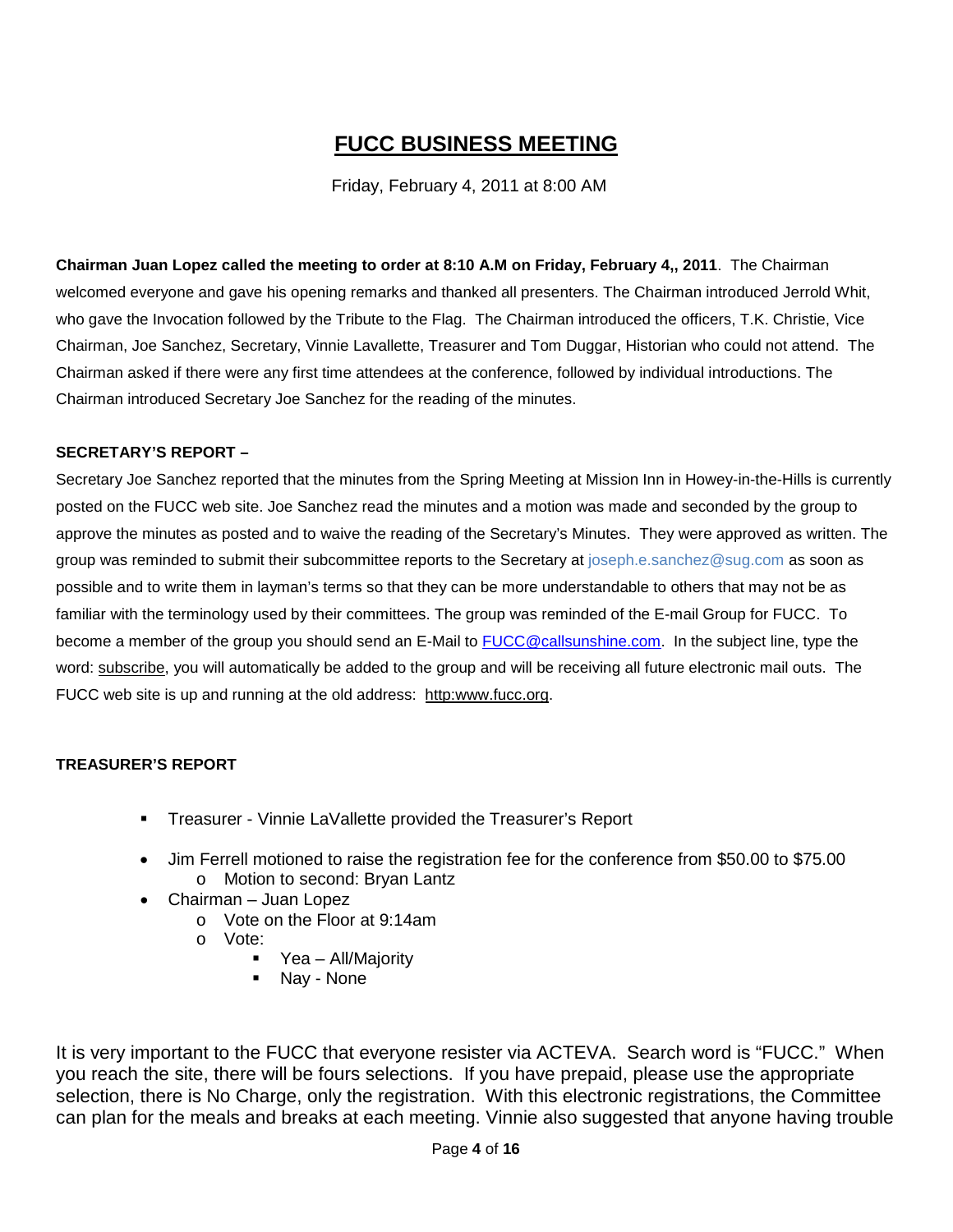with the web site can simply send her a check for registration.

## **Sunshine One Call Report**

## Sunshine State One-Call of Florida, Inc. Report to the Florida Utilities Coordinating Committee February 4, 2011

Damage Prevention Manager, Cheryl Ritter, presented the following summary of significant accomplishments at SSOCOF:

# REPORT TO THE CIMC

February 2, 2011



**Attention Members:** Update all contact information and stop the transmission of incorrect or outdated contact information. The Catastrophic Contact Information, Member Contact Information forms are under the Forms and Applications link at [www.callsunshine.com.](http://www.callsunshine.com/) Help us provide the most updated contact information to excavators**. If you find incorrect contact information on design or locate tickets, notify our Member Services department directly at 386.575.2009 or 800.651.6720 or [memberservces@mail.callsunshine.com.](mailto:memberservces@mail.callsunshine.com)** 

**FREE Contractor Safety Day 2011:** Excavators throughout Florida are invited to attend Safety Day 2011, a free one-day event, at the Caribe Royale in Orlando for education, live demonstrations and a jam-packed exhibit floor, March 10, 2011. The event, sponsored by Sunshine State One Call, is being held in conjunction with the CGA's Excavation Safety Conference and Expo. Guest speaker Eric Giguere will present "I Was Buried Alive and Survived" from 8 to 9 a.m. Hear his terrifying account of what happened when a trench collapsed and buried him live. There will also be more than 100 indoor and outdoor exhibits including: Safe Excavation Practices program, Trenching and Shoring - presented by OSHA, Damage Investigation Demo, Trench Rescue - presented by Orange County Fire Dept, Excavator Simulator, Keyhole Coring, Shoring Equipment, Vacuum Excavation, Pipe and Cable Locators, Ground Penetrating Radar, Fiber Restoration Exhibits, Tracer Wires, Locate Rodeo.

**FREE resources help navigate damage prevention:** Visit our online store at [www.callsunshine.com](http://www.callsunshine.com/) to view or order SSOCOF's Damage Prevention Guide, Florida Excavation Safety Guide and the Florida Damage Prevention Professional magazine.

**April is Safe Digging Month:** Each year we ask our stakeholders to spread awareness of SDM and the "Call 811 Before You Dig" message. Fly a banner, put a message on your phone system, hang a poster. There are a lot more ways to get involved. Find out how at the SDM link in Hot Topics!

Page **5** of **16 Meet Joey Logano in Orlando:** Register to win a chance for you and a guest to meet professional race car driver Joey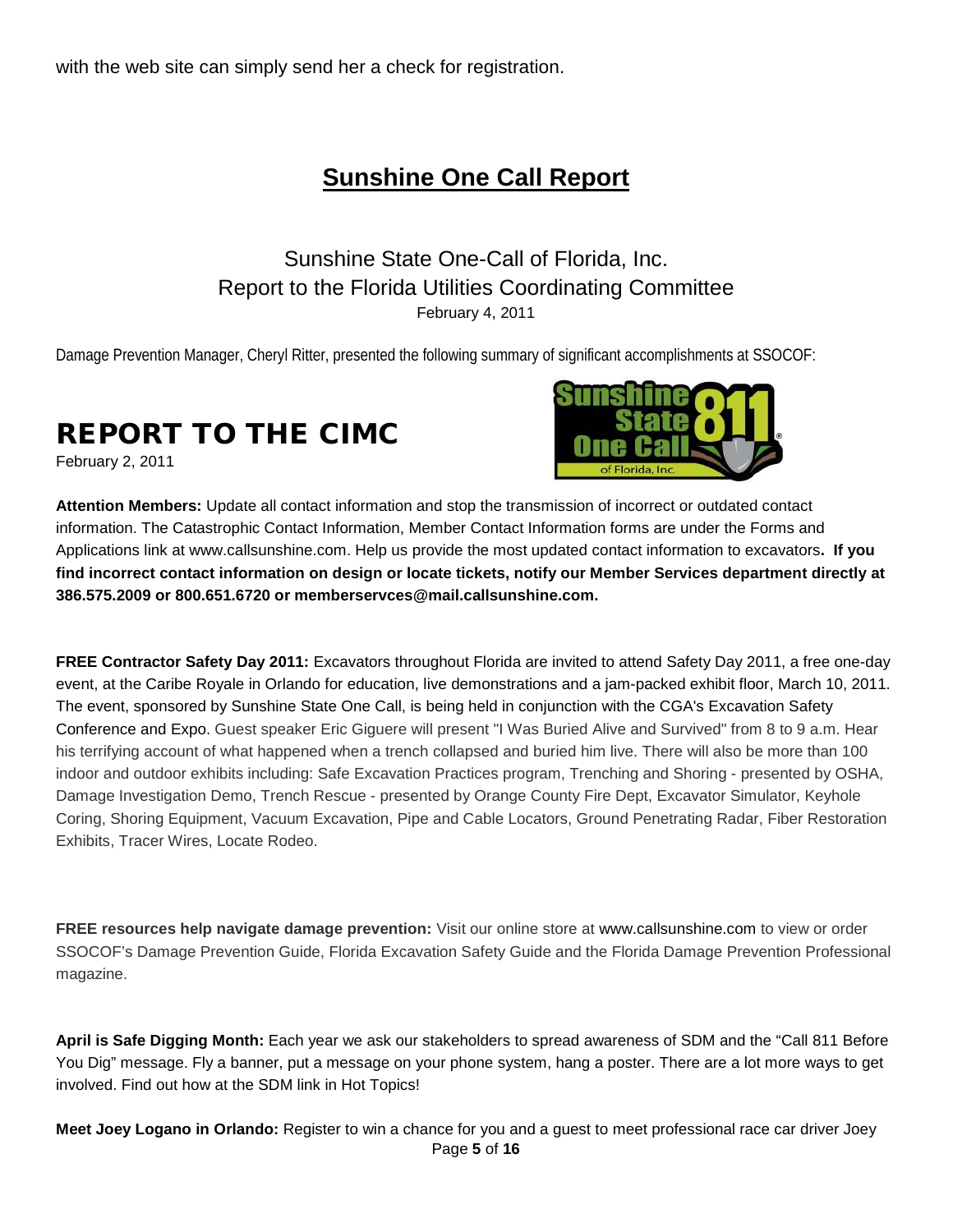Logano in Orlando on March 9, 2011. The contest officially begins Feb. 7, 2011. Visit [www.callsunshine.com](http://www.callsunshine.com/) to enter.

**No Bull Rodeo Challenge:** Enter your locators in our No Bull Rodeo Challenge and they could be one of eight representing Florida at the International Locate Rodeo (ILR) August 4-6, 2011 at Georgia Tech University. Locators must have impeccable utility locating skills. Two representatives will be selected to compete in each section: electric, communications, gas and water/sewer. Deadline for applications is June 3, 2011. Visit the No Bull Rodeo Challenge information page. Click on the link under Hot Topics.

#### **Locate Ticket Statistics**

- The number of locates tickets produced in December was 70,955, down 10 percent from 2010.
- Incoming ticket volume for December 2010 was down 10% from December of last year, down 4% for the fiscal year-to-date and down 11% from last month.
- Outgoing (billable) transmission volume for December 2010 was down 13% from December of last year, down 6% for the fiscal year-to-date and down 11% from last month.
- Positive response system late notice transmissions totaled 16,153 (4%) for December 2010 and 148,025 (4%) for the fiscal year-to-date.
- SSOCOF total membership for December 2010 was 896 primary and 191 associate.

**SAFE DIGGING IS NO ACCIDENT. ALWAYS CALL 811 BEFORE YOU DIG.**

# **FLORIDA DEPARTMENT OF TRANSPORTATION REPORTS**

## **District One – Walt Childs, District Utility Administrator**

- District Liaison Meeting was held in November 2010. Approximately 85 were in attendance. The meeting was held at the District One Headquarters
- District Ones continues to participate and encourages monthly County Group meetings. Typically there is excellent participation in all counties, but more participants is always encouraged.
- District One has begun quarterly training on different utility coordination processes. FDOT consultants are invited and are encouraged to bring new topics and issues to the meeting. Meetings are held at the District Headquarters in Bartow. If interested, please send John Faison and email to be placed on thr invite list.

**District Two** - No report given or received.

**District Three – Ginny Davis**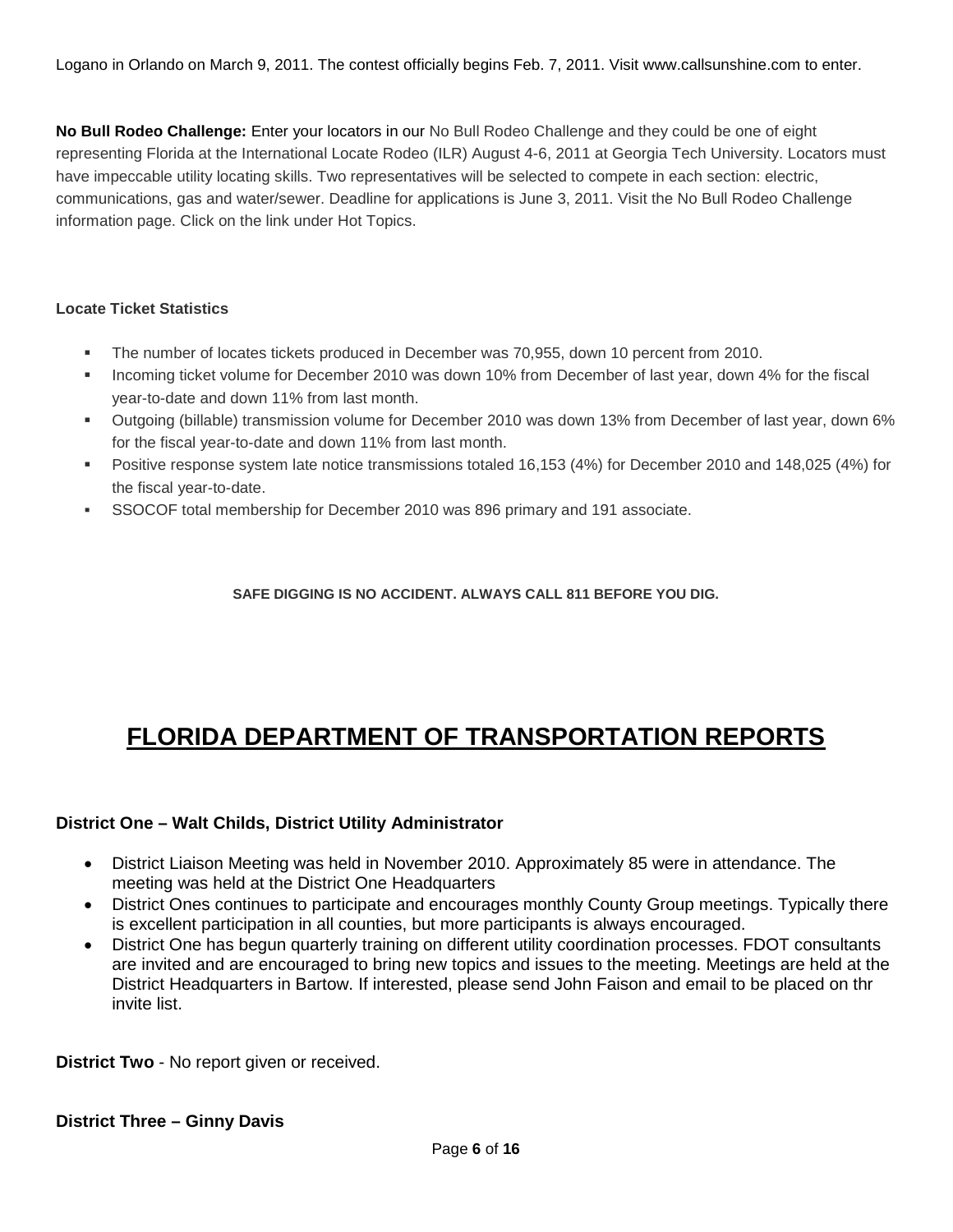• No report received.

## **District Four – Tim Brock, District Utility Engineer**

- We are now sending our Production and Letting Plan broken down into separate file... by County..every month. On request, I will send a file that contains on the District Four construction projects.
- Some rather large projects have just been awarded including:
	- o Flagler Memorial Bridge in Palm Beach County
	- o Eller Drive Project in Broward County

## **District Five – John Murphy**

• Annual Utility Liaison Conference ill be held on Wednesday, Jue 1, 2011, at the Maitland Civic Center. For additional information or to be added to the mailing list, please contact Staci Nestor at the District Five Office.

**District Six –** No report given or received.

## **District Seven – Sally A. Prescott, District Utilities Administrator**

- The District is continuing to advance projects into the 10/11 FY, taking advantage of unused funds from the prior half of the FY.
- We are in the planning stages of our Spring Liaison Conference which will take place in late March or early April.
- High Speed Rail is still moving through at a fast clip in order to prepare the Early Works Requests for Proposal (RFP'S). These EW's contracts are "Prepping" the corridor for the DBOM (Design, Build, Operation and Maintenance) contract.

•

## **FDOT Central Office – Tom Bane**

- FDOT Secretary will be replaced soon, Stephanie has resigned,
- The UAM 2010 version effective 1-30-11 available on the State Utilities website.
- Rule 14-46 will be revised to address Limited Access Right-of Way use by utilities and compensation.
- Jim Mills and Cheryl Adams in FDOT Criteria and Standards Section have retired and have not been replaced yet.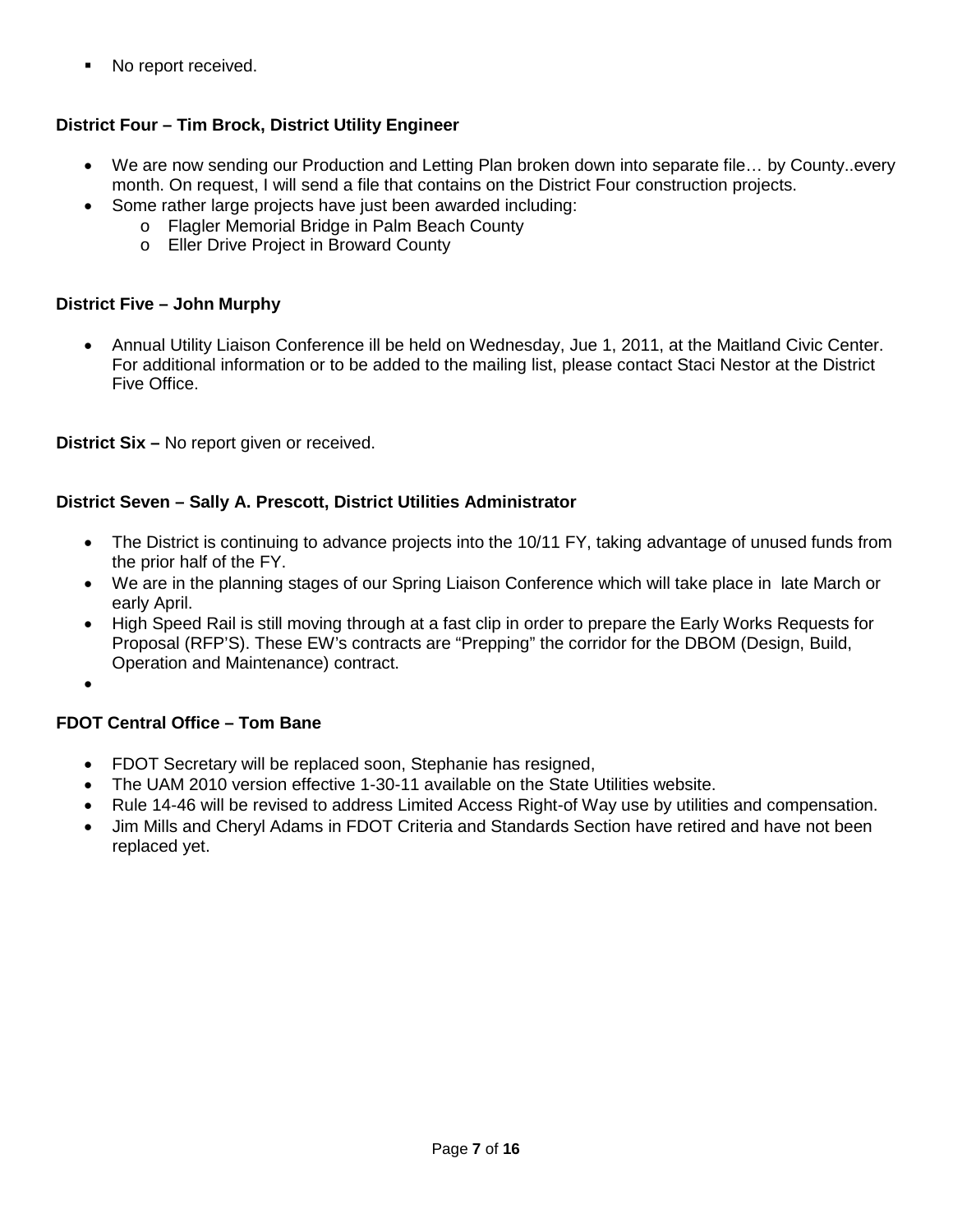# **WINTER 2011 FUCC MEETING OCALA, Florida**

# **FLORIDA'S TURNPIKE ENTERPRISE PROJECT UPDATE**

## **Central Florida Projects**

**FPID 427144-1:** This project calls for the re-surfacing of the Turnpike Mainline, SR91, approx. MP 274 to 275, a distance of 1 mile, in Lake County. Design is underway.

**FPID 406146-1:** This project will widen the Turnpike mainline from 4 to 8 lanes from Beulah Road to SR 50, approximately 4 miles, in Orange County. Construction began early 2009. Anticipated construction completion is in 2012.

**FPID 406148-1:** This project will widen the Turnpike mainline from 4 to 8 lanes from I-4 to Gotha Road in Orange County for approximately 4 miles. Construction is complete.

**FPID 406148-3:** This project will widen the Turnpike mainline from 4 to 8 lanes from Gotha Road to Beulah Road in Orange County. Construction is underway. Anticipated construction completion is Spring 2011.

**FPID 423202-1&3/423203-1&3:** This project includes resurfacing of the SR 417 (Southern Connector) and Design Criteria Upgrades from MP 0.000 to MP 4.761 in Orange and Osceola Counties. Design is complete. Construction start is anticipated for early 2011.

**FPID 421203-1:** This project entails bridge painting of two SR 417 (Southern Connector) bridges over US 192 (International Drive) in Osceola County. Construction is underway.

**FPID 419331-1:** This project is part of the Turnpike's continuing Canal Protection Program consisting of installation of roadside barriers in areas of water hazards in Osceola County. Design is underway. It is anticipated to let in July 2011.

**FPID 423198-1:** Resurface Turnpike Mainline in Lake County from MP 281.8 to 297.8, *southbound* only and safety upgrades. Design is underway.

**FPID 423375-1:** Widen the Turnpike Mainline from SR 50 in Orange County to I-75 in Sumter County, MP 272 to MP 309. Widen the Mainline from 4 to 6 and 8 lanes. PD&E underway.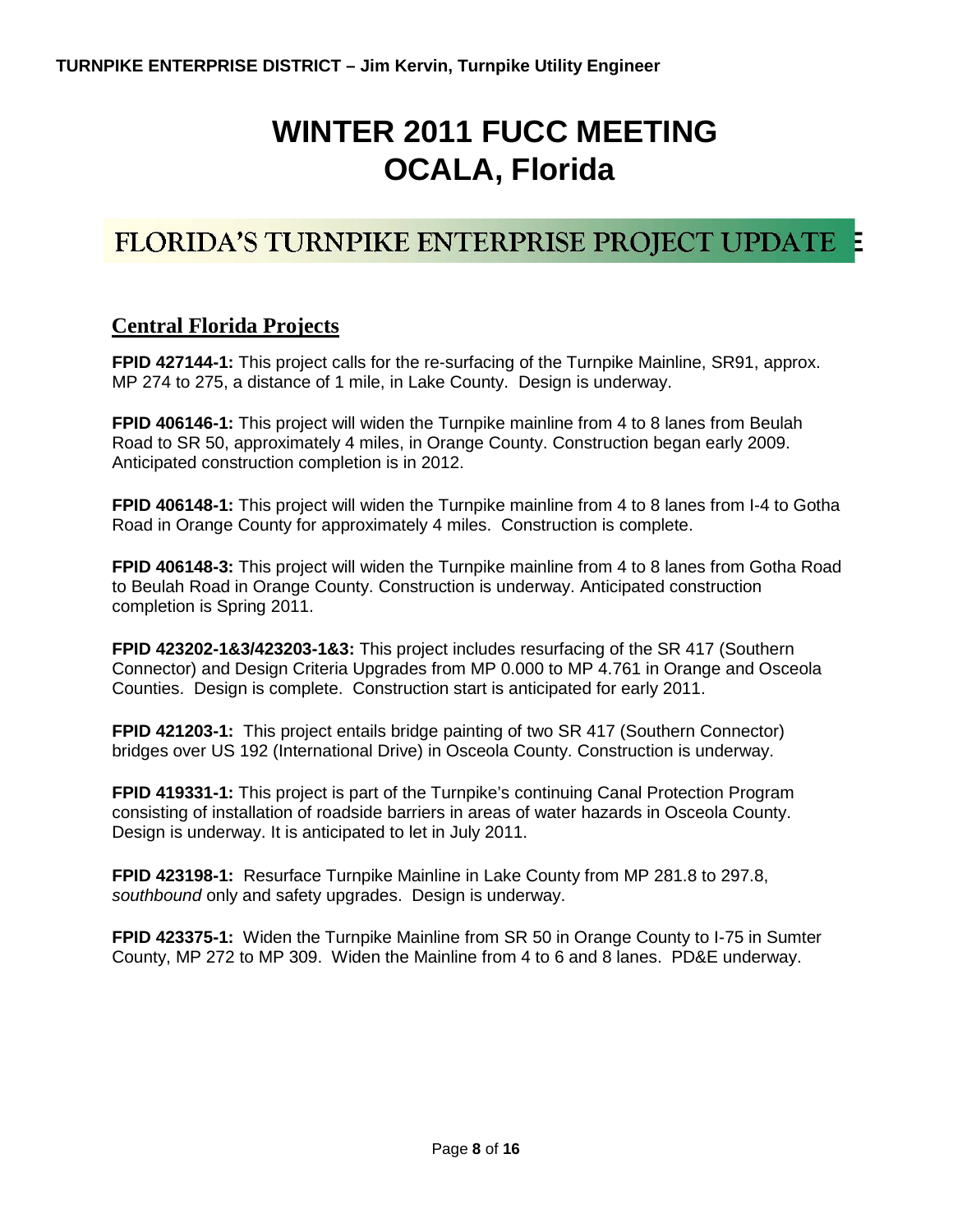## **South Florida Projects**

**FPID 406144-4:** This project includes the upgrade of the Florida Turnpike at the Lake Worth Road Interchange in Palm Beach County. Construction is underway. Anticipated construction completion is Summer 2011.

**FPID 406095-8:** This project is the resurfacing of the Turnpike Mainline from Miramar Parkway to Griffin Road in Broward County. Construction is underway.

**FPID 406094-4:** This project will widen the *northbound* lanes of the Turnpike Mainline from 3 to 4 lanes from Peters Rd. to Sunrise Blvd. in Broward County. Construction is underway.

**FPID 406097-4**: This project will widen the *northbound* lanes of the Turnpike Mainline from 3 to 4 lanes from Sunrise Blvd. to Atlantic Blvd. in Broward County. Construction is underway.

**FPID 423204-1:** The project includes resurfacing of the Turnpike's Miami-Dade Spur from MP 0.4 to 3.3. Design is complete. It is anticipated to let in February 2011.

**FPID 406150-5:** Resurface the Turnpike Mainline from Atlantic Blvd. to Sawgrass Expressway in Broward County, Approximately 8.15 miles, and safety improvements. Design is underway.

**FPID 426155-1:** Resurface HEFT from MP 14.4 to 23.5 in Miami-Dade County. Design is underway.

**FPID 419536-1:** Widen Turnpike Mainline from Griffin Road to Peters Road from 6 to 8 and 10 lanes in Broward County. Part of the I-595 upgrade project. Construction is underway. This is a Design/Build P-3 type project.

**FPID 417544-1:** South Florida AET Conversions on HEFT Phase 1, from US 1 to SW 120th Street. Convert toll plazas to all electronic. Design/Build projects. Construction underway.

**FPID 406096-4:** South Florida AET Conversions on HEFT Phase 2, from SW 120th Street to SR 836. Convert toll plazas to all electronic. Design/Build project. Construction underway.

**FPID 417547-1:** South Florida AET Conversions on HEFT Phase 3, from SR 836 to Miramar. Convert toll plazas to all electronic. Design/Build project. Construction underway.

**FPID 415462-2:** South Florida AET Conversions on Turnpike Mainline Phase 4, from Golden Glades to I-595. Design is underway.

**FPID 423371-1:** Widen HEFT from SR 836 to NW 57<sup>th</sup> Ave. in Miami-Dade and Broward Counties from 6 to 8 and 10 lanes. PD&E is underway.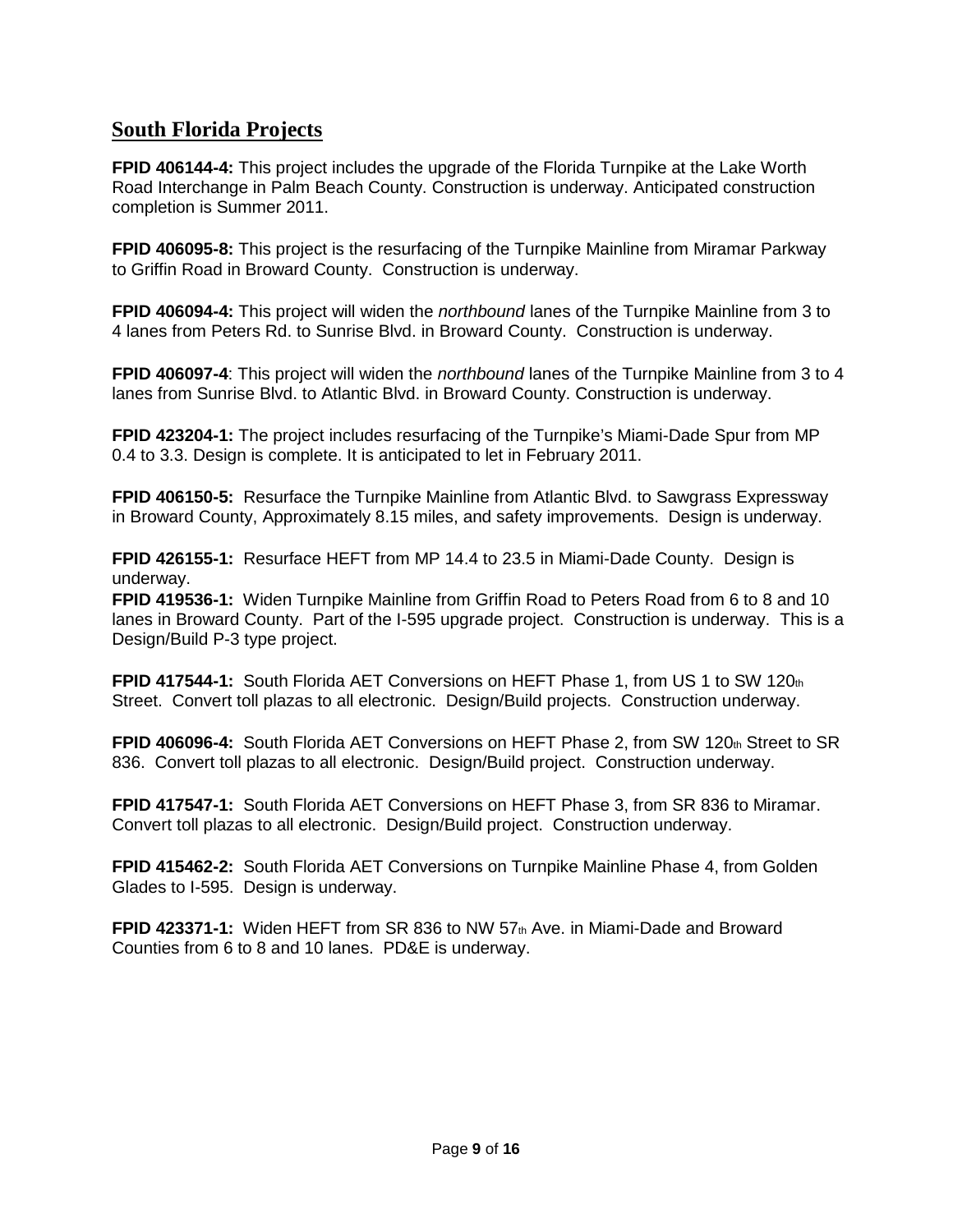## **West Florida Projects**

**FPID 416537-1+2:** Widen Polk Parkway and add a new interchange at Pace Road in Polk County. Design/Build project. Construction is underway.

**FPID 423199-1:** Resurface Polk Parkway from MP 8.0 to 21.0 in Polk County and safety improvements. Design is underway.

**FPID 258958-1:** New interchange on Suncoast Parkway at Ridge Road. Design is underway.

**FPID 424792-1:** Resurface Suncoast Parkway in Pasco County, approximately 19.8 miles and safety improvements. Design is underway.

**FPID 406151-1:** Widen Veterans Expressway in Hillsborough County from 4 to 8 lanes from Memorial Highway to Gunn Highway. Design is underway.

## **State Wide Projects**

**FPID 422-418:** Upgrade service plazas on Turnpike Mainline, 8 locations. Design/Build project. Construction is underway. Will construct new gas station/convenience stores at the plazas as well as new restaurants at several locations and upgrades at others.

# **FUCC INTEREST GROUP REPORTS**

## **Power Interest Group – Adam Padgett**

Winter 2011 2/3/11

Agenda Topics:

- 1. OSHA Cranes & Derricks Clearance Rule constructability & equipment type continued.
- 2. 30 Day Notice Relocation Issues.
- 3. 2011 Educational Seminar for Summer Meeting.
- 4. Roundtable.

9:35 a.m. Introductions & Agenda Topics 9:40 a.m. OSHA Cranes & Derricks Rule:

• A variety of concerns were discussed in the previous meeting.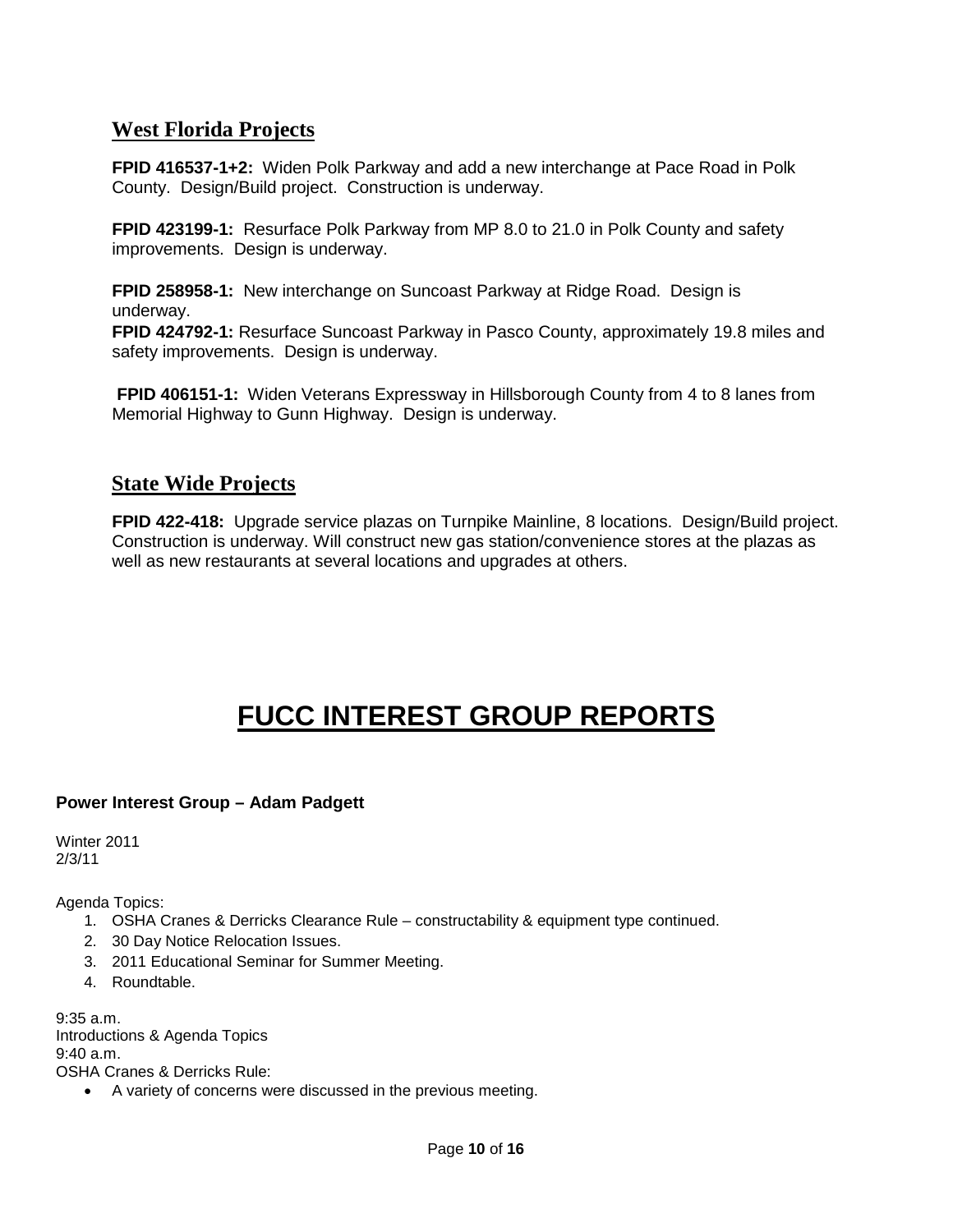- David K. & T.K. Christie will be giving a presentation in the afternoon combined interest group on the rule from the power company perspective.
- Issues will be addressed as they arise in practice.
- FDOT Design Bulletin (1-14-11) is a big help to the design coordination process.

30 Day Relocation Issues:

- The power companies have experienced numerous issues with the application of the FL Statue 337.403, 30 day notice relocation requirement, by County and Municipal agencies. These issues include the use of the statue to force the utility to move on projects as a way to resolve conflicts including the use of non-governmental funding sources.
	- o While the FDOT understands and practices the intent of the notice as a requirement of utility to take action when there is a legitimate reason for the utility's facility to be relocated, some local agencies, who are misusing the intent of the law, have used or threatened to use the 30 day provision as the obligatory need to move within the 30 days as a way to fore favorable outcomes in projects with disputes or conflicts. In some cases this has resulted in delay claims.
	- o The FCG Transportation Advisory Committee is working on changing the language in 337.403 to better reflect the intent of the statute.
- Vince (OUC):
	- o Notice is a requirement for response.
	- o 30 days is rarely enough time to move facilities.
	- o Should be reasonable.
- Adam (TECO)
	- o Private funding example.
	- o Dispute resolution example.
- Wally (Gainesville)
	- o Refused to provide service until developer paid for relocation costs.
- David S. (UCS/Progress)
	- o Reiterated the need for a timely response.
- David K (FP &L)
	- $\circ$  The point of changing the language in the statute is to make the language represent what is intended.
		- When the TAC met with the League of Cities, they did not want the language changed.
- David S. (UCS/Progress)
	- o Are these issues happening in practice or as a hammer?
		- **Both, but mostly as a threat.**

Educational Seminar Ideas:

- Smart Grid & other new power technologies in consideration for long-term planning strategies and their future impacts (T.K. – Progress & Adam – TECO)
- Transmission line siting practices/procedures (Jim K. Turnpike).
- Will determine at next meeting in the Spring.

## Roundtable:

Sidewalks and ADA clearances:

- David K. (FP&L)
	- o 48" clearance requirement for pathways.
		- D 1 has required an exception to this criteria before.
		- Consultants appear to be the driving cause.
- Gordon W. (FDOT)
	- $\circ$  Design standard is 48" but ADA is still 36" (32" with allowable 4" encroachment).
- Cities, Counties, and businesses are require to meet the same standards
	- o David K. These entities are being sued and loosing quite often.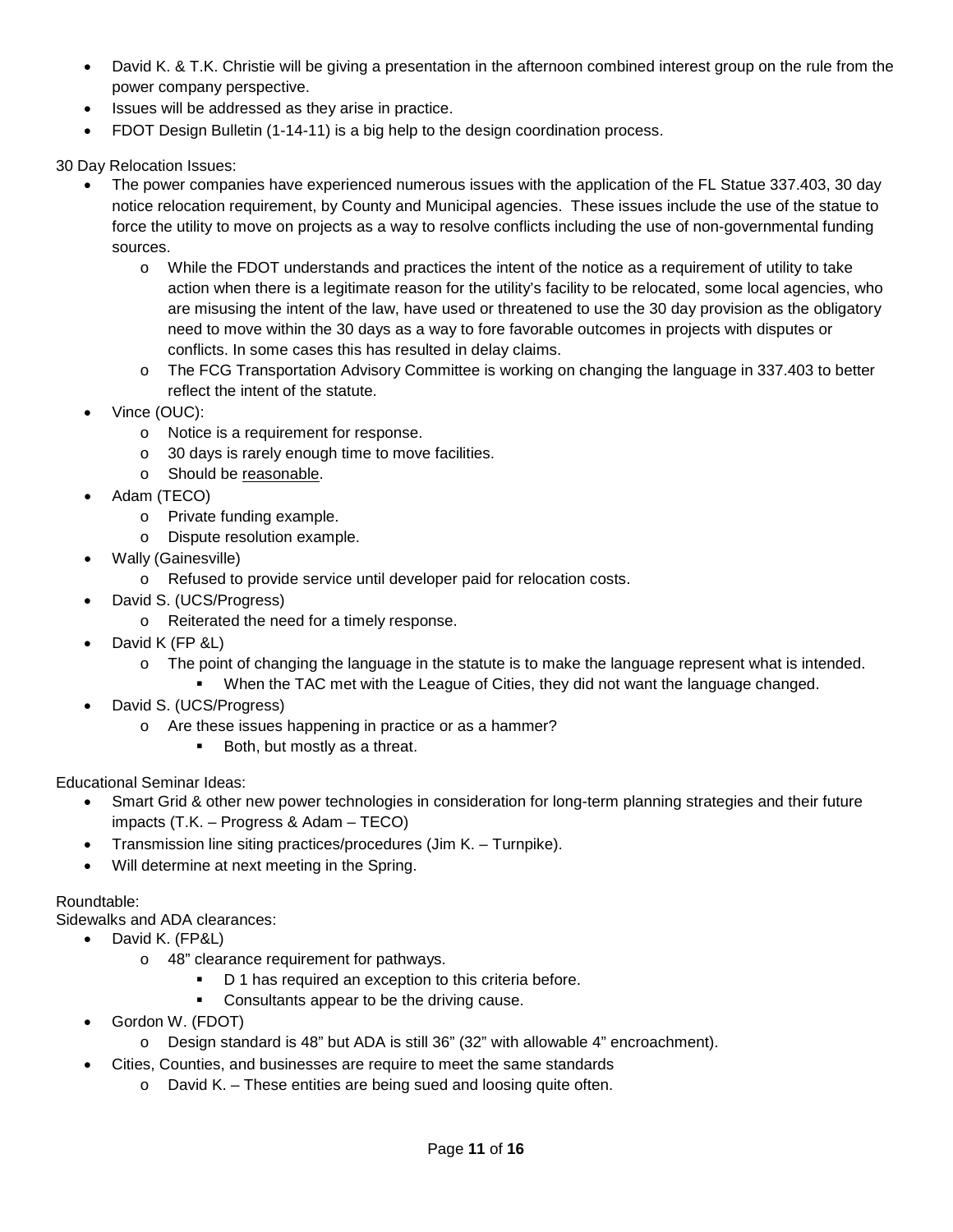## **Telecommunications Interest Group – Deb Corbin**

#### Telecommunications Group sub committee meeting for 3 February, 2011

Attendance: 21 (11 Telco; 3 CATV; 5 consultants; 1 FDOT; 1 Gas)

Items of discussion:

- Follow up on old business of getting a representative from D.E.P., E.P.A. and/or Army Corps of Engineers to discuss issues such as parameters of what "they" are looking for in order to have a fast turnaround. Deb Corbin spoke with a person from SWWMD and Brian Lantz spoke with a person from D.E.P. Gary Monday responded via email that he was going to follow up with the Environmental Services group in his shop for contacts with the Army Corps of Engineers. It was decided to follow up with those individuals to ascertain the amount of time they would need to present their information. It was also suggested that Greg Schmid collect certain costs that they may experience by attending.
- Ensured that all attendees were aware of the 2010 UAM and that copies were available from Tom Bane.
- Discussed several of the contents of the UAM, in particular, those activities that DID NOT require a formal permit.
- Discussed best practices of how to handle notifying FDOT when work would be performed. Perhaps a generic email address for the various offices could be set up to capture this activity.
- Discussed the proposed field training that Tom Bane is working on and that it may be phased throughout the State beginning in the June timeframe.
- Discussed that F.S.S. 337.403 was being rewritten. Of particular concern was how to have the language regarding the 30 days notice to utilities to vacate the ROW read in a less ambiguous way.
- Discussed issues of the "special conditions" on FDOT permits and that there may be some changes forthcoming.

## **Underground Interest Group – Marcel Diaz**

Subject: Underground Interest Group Meeting Minutes February 3, 2011 Attendance: 18

- Soft Dig Tickets Mark / Don't Mark
	- o Issue was raised regarding Utility Companies / Municipalities not marking when a dig ticket is called by Survey companies engage in locating utilities for their clients.
	- o Problems discussed were: Utilities Private/Municipal regard Vacuum excavation as non-destructive equipment which, will not damage their facilities.
	- o Utilities lack of personnel handling large ticket loads and Construction dictate priorities
	- o The consensus was that a DIG ticket must be acknowledged because it is the law regardless of who calls it in and there are penalties for non-compliance. Also, by contacting the survey company alling the ticket, arrangements can be made to mark the facilities and meet the intent of the law.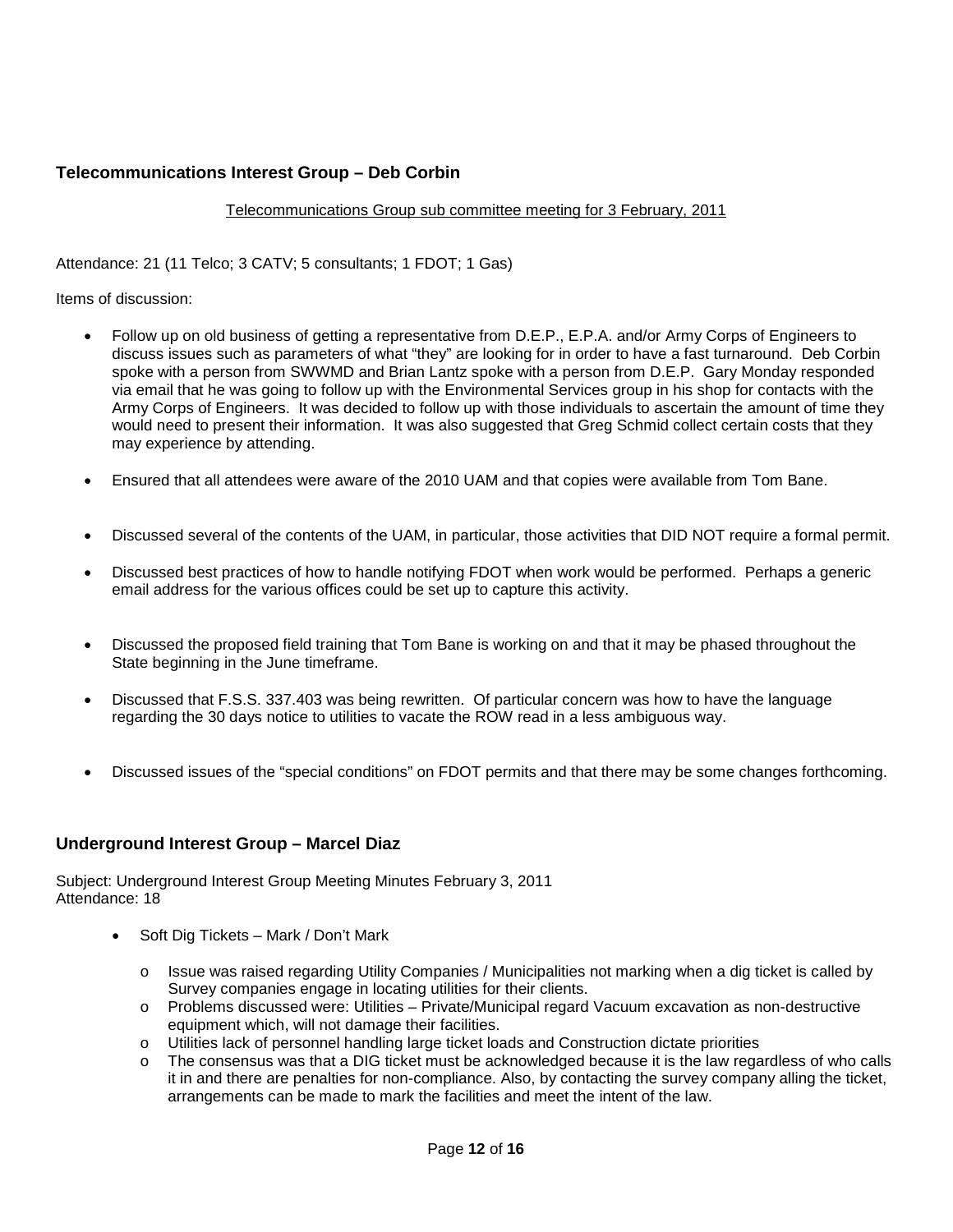- Utility Separation and lack of Right-of-Way space
	- o Issue was raised regarding utility separation during utility projects such as for gas and municipal facilities. Separation between facilities is a maintenance and safety issue for employees repairing the damaged facility.
	- o It was noted that there are ordinances and requirements regarding separation. However, many utilities are not complying which could result in injury to maintenance personnel and to the public.
	- o Problems such as the lack of available righ-of-way and the available space is occupies by one or two utilities. Also, the lack of right-of way inspection personnel to monitor full time facilities installs insuring the utilities contractor follows the permitted alignment.
	- o Other discussions were related to possibly establishing utility corridors during road widening improvements such as in subdivisions. A success example was the Links Project coordinated by Ash Engineering near the Airport in Tampa,.
	- o Cheryl Ritter of SSOCOF gave an update on the upcoming events.
- Meeting adjourned

# **FUCC SUBCOMMITTEE REPORTS**

## **UAM Subcommittee – Tom Bane**

- Central office to provide statewide training
- Review UAM internally
	- o Bring issue to the committee
	- o All concerns/recommendations to Tom Bane-Central Office
- UAM to be reviewed every 2 years
- Central Office to have the training complete by July 2011
- Online introduction training (Module 1) currently available (approx. 20min.) o Additional training forthcoming
- **Updated UWS and Exception letters**
- Compensation for Limited Access Rule
- Florida Green Book meeting in March 2011

## **Joint Use/FJUNS (Florida Joint Use Notification System) Subcommittee – Nichole Bates**

- Meeting went well. We have started a distribution/contact list to keep in communication in between meetings.
- Talked about priority codes for NJUNS Tickets. We are looking to standardize them throughout Florida. Nichole will be sending out 2 proposed lists and then set up a conference call to discuss & vote before the next meeting.
- Roy w/ NJUNS informed us of a focus group for the 2012 Pole Transfer Software upgrade & asked for volunteers.
- We will be focusing on closing some of the old tickets in NJUNS & Nichole will be sending out some of the reports once she gets them from NJUNS.
- Moving forward please send any agenda ideas to Nichole.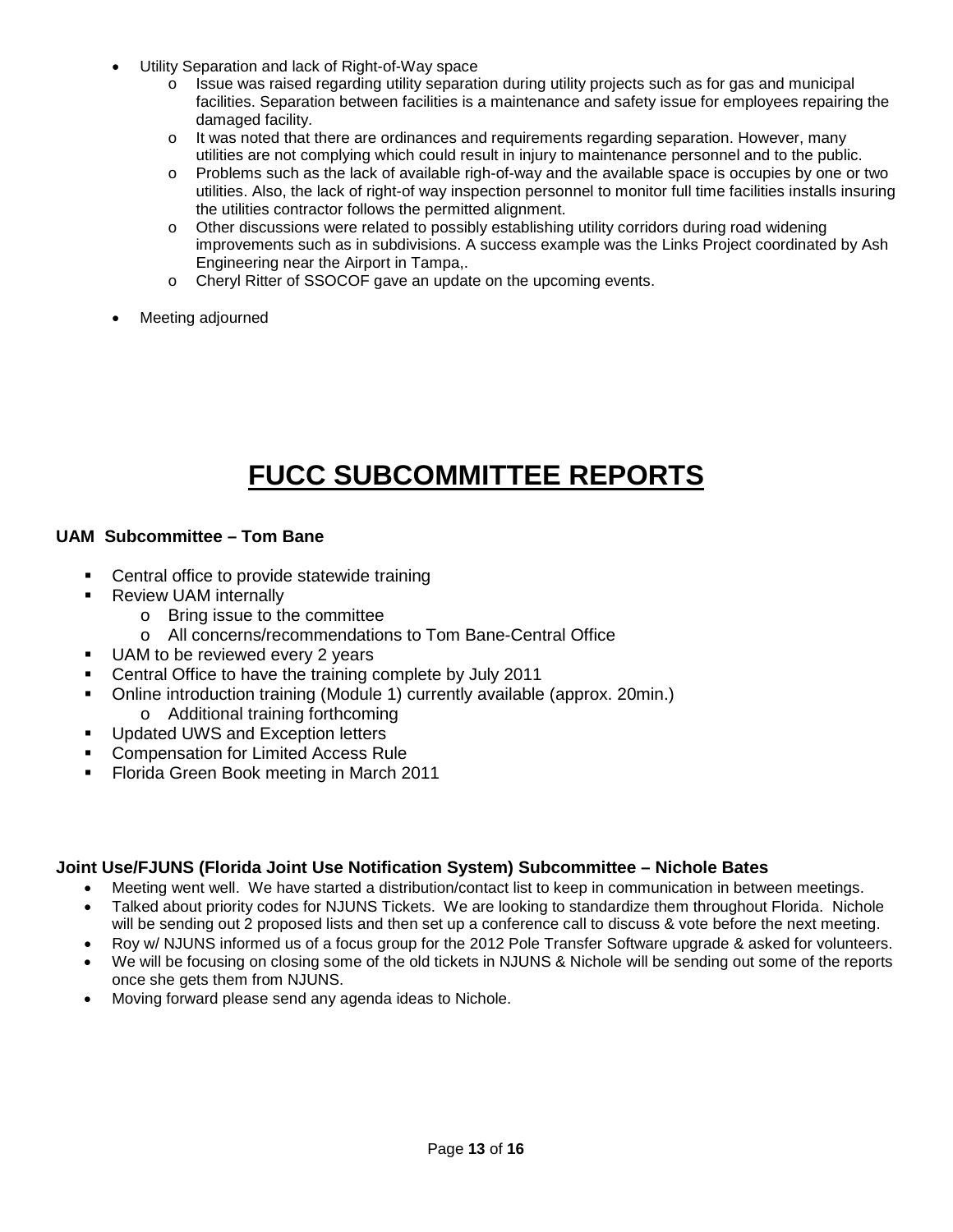## **Permitting Subcommittee – Henry Bowlin, CenturyLink**

Subject: PERMITTING SUB-COMMITTEE REPORT 11/03/2010

We had 15 in attendance; 1 city; 3 power; 3 FDOT; 3 consultants; 5 communications.

- Joe Remic, FDOT Maintenance, attended and provided insight to the FDOT 5th District permitting processes and procedures. Many in attendance stated they would like to see these methods and procedures in other FDOT Districts throughout the state. District 5 strives to approve permits in 7 to 14 days. Should they return a permit for corrections on the 10th day, corrections are made and returned 4 days later, the FDOT clock starts on the 11th day for processing not at day 1 again. Also, Joe stressed the importance for everyone to know and indicate on the permit application if the project is in the FDOT 5 year work program. Thanks to Joe and other FDOT attendees.
- Deep directional bores (30' to 100' +) and how to locate for future projects was discussed and concluded more technical information is needed from the industry.
- To all that attended: Please invite the local FDOT, County and City maintenance/permitting folks to our next meeting in Ocala.

#### **Design Build Subcommittee**

- Meeting lasted from 10:00am to 12:00am
	- o 36 members in attendance
		- The purpose of the Design Build Meeting was to understand why utilities are not signing agreements (summary from Fall meeting).
			- Who is it for?
			- What purpose does it serve?
			- Who does if protect?
				- o Is it for FDOT and/or Utilities (History)
				- o Living document & can be changed or negotiated
			- NEW:
				- Positive responses and use of agreement are increasing
				- Some Utilities Legal Departments are still not comfortable with the agreement while other Utilities are willing to revisit the agreement.
				- One District has stopped sending out the agreement due to lack of participation.
			- Action Items:
				- Utilities (participating Utilities) will be solicited for what they see as Working and Not Working
				- Each District Office was encouraged to begin sending the agreement out, if they were not doing this already
				- Hard copies, email, etc.

### **Railroad Subcommittee**

- Meeting lasted from 10:05am to 11:03am
	- o 3 members in attendance
	- o Viewed a short video on how properties group interacts with other departments
	- o Open discussion on developing relationships to improve permitting turn-around time, open lines of communication
	- o Flagging Process, Permitting process
	- o Embarq / Century Link Subsidiaries
- Meeting adjourned @ 11:03 am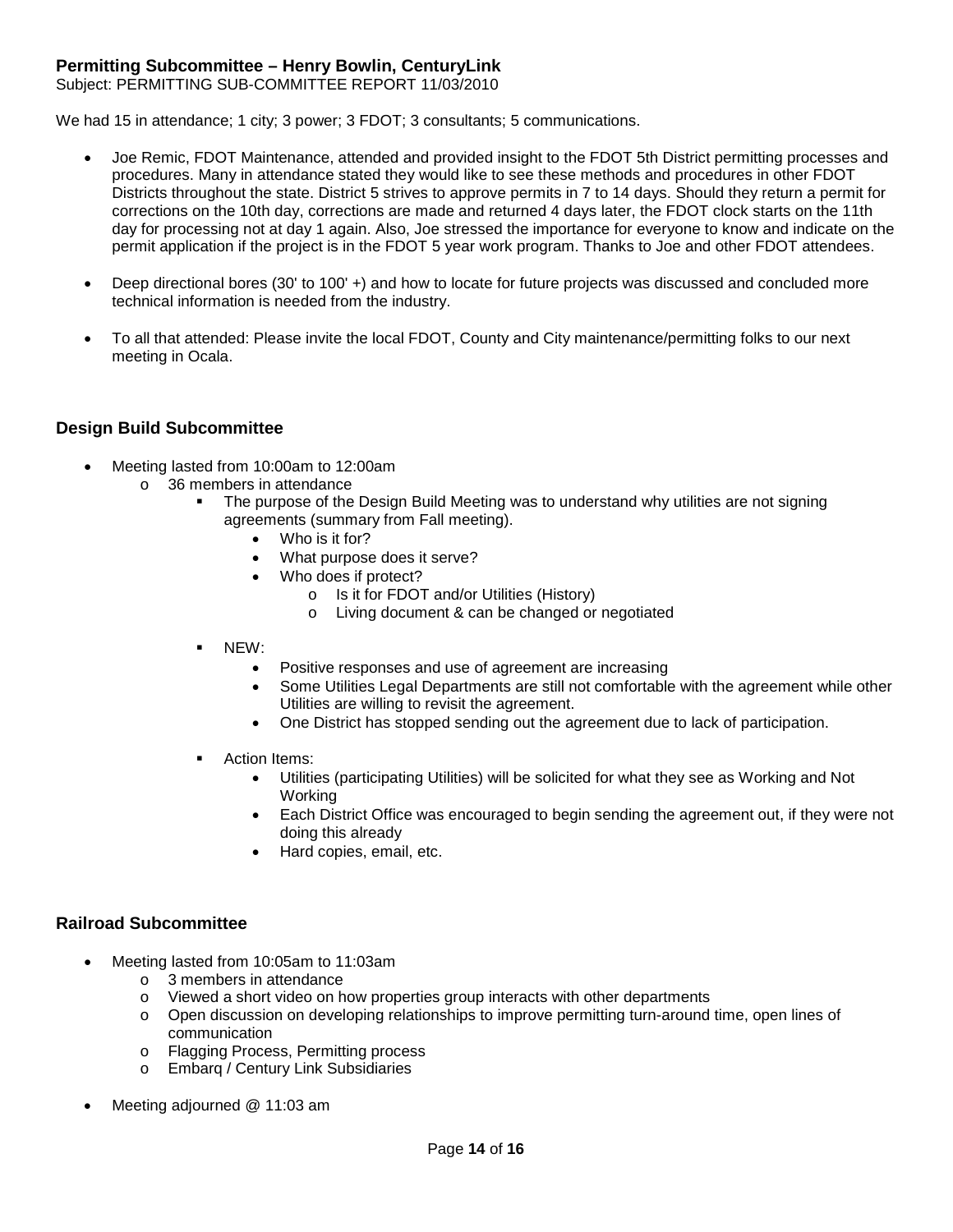### **E-Business – John Murphy**

• The FUCC website is continually updated.

## **Conflict Matrix**

- 18 members in attendance
	- o 5 Utility
	- o 6 Government
	- o 7 Construction
- Conflict Matrix to be placed on the FUCC website (fucc.org)
- Subcommittee was dissolved

## **UCC – Dennis LaBelle**

- o Regulations & Agreement Modules under development
	- Reviewed rough draft<br>90% should be ready
	- 90% should be ready by next meeting
- o Looking at having training as part of the FUCC

### **Steering Committee – T.K. Christie**

- o Steering Committee Minutes
- o Winter 2011 Meeting
	- Opened meeting at 4:30pm on 4/3/11.
		- Spoke about Chairman Juan Lopez sending out emails to solicit new members and to encourage others to invite new attendees to the FUCC Meetings.
		- Potential Idea: Solicit LAP lists that are on the DOT Website to invite a local Public Works Director to the FUCC to attract local attendees.
		- Spring Meeting Idea: Solicit Lane Construction to get someone to speak about the emergency bridge replacement project that occurred in Cape Canaveral.
		- In the business meeting on Friday, bring up that the new Finance/Membership Committee needs help from the FUCC members and sponsors.
		- Discuss with FUCC officers about an audit.
		- There was some discussion on raising conference fees. Vinnie Lavallette is to prepare something to illustrate the need.
		- Dennis LaBelle will be contacting Gaylord Palms Resort to explore the possibility of having a meeting in Orlando.
		- Idea: Having a UCC class during the week of a FUCC Meeting.
		- There was a motion, it was  $2^{nd}$  and passed to close the conflict matrix subcommittee.
	- **Committee adjourned at 5:45pm.**